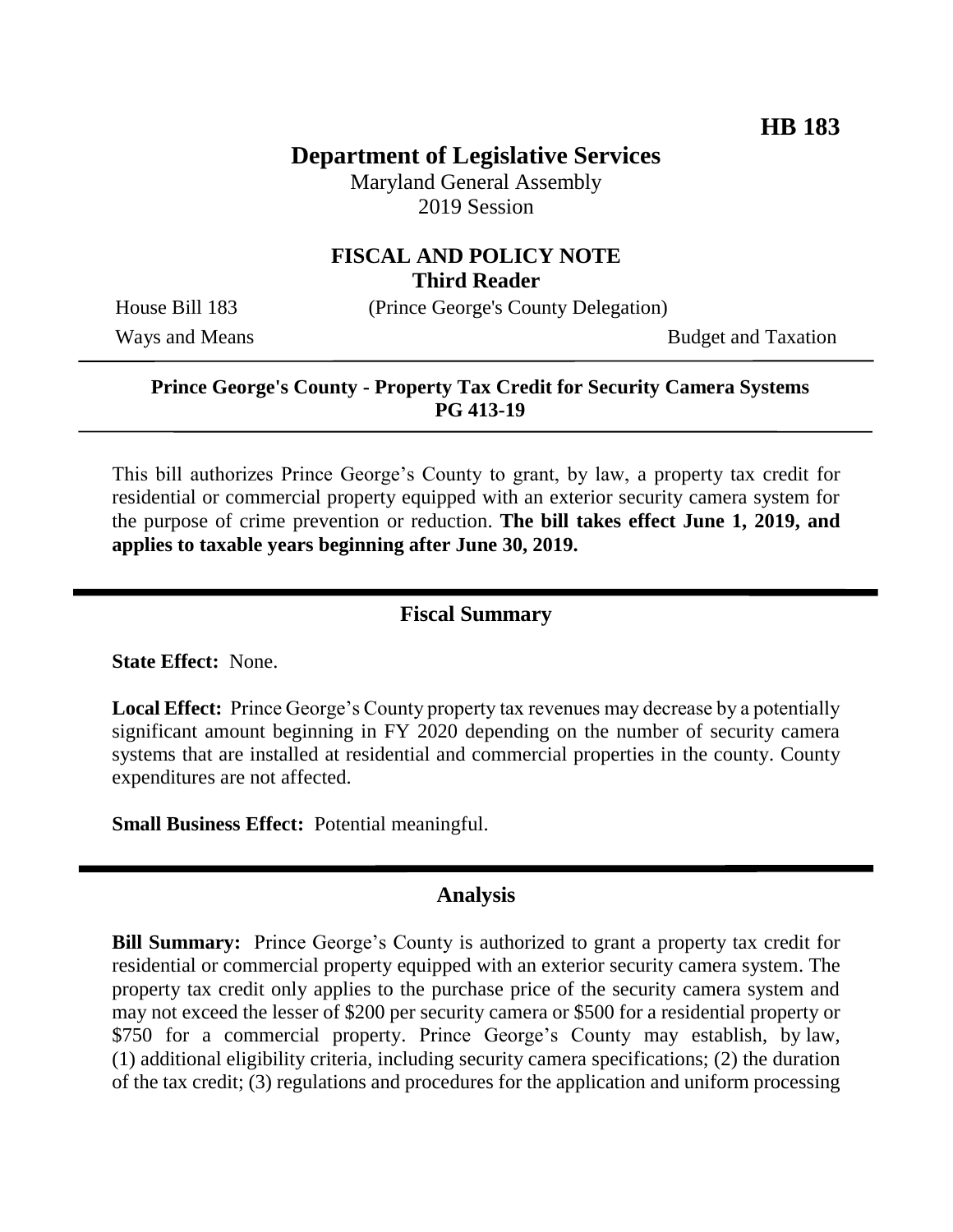of requests for the tax credit; and (4) any other provision necessary to carry out the tax credit.

**Background:** Among the State's 24 subdivisions, Prince George's County had the eighth highest crime rate in 2016 as shown in **Exhibit 1**. Crime rate statistics are from the *Uniform Crime Report* for 2016 and include both violent crimes and property crimes. Violent crimes, which include murder, forcible rape, robbery, and aggravated assault, involve the element of personal confrontation between the perpetrator and the victim and therefore are considered more serious than property crimes.

Compared to most other jurisdictions in Maryland, Prince George's County continues to be plagued with a high murder rate, with the county experiencing the second highest number of homicides in Maryland. In 2016, 88 homicides were reported in Prince George's County compared to 15 in Montgomery County. Along with Baltimore City, Prince George's County remains troubled by a high volume of robbery offenses and motor vehicle thefts. In 2016, 1,534 robberies were reported in Prince George's County, compared to 698 in Montgomery County; and 3,371 vehicles were reported stolen in Prince George's County compared to 872 in Montgomery County.

**Local Fiscal Effect:** Prince George's County property tax revenues decrease beginning in fiscal 2020 to the extent the property tax credit is authorized. The amount of the revenue decrease depends on the number of residential and commercial properties that have exterior security camera systems and the amount of the property tax credit granted to each property, neither of which can be reliably estimated.

As a point of reference, there are approximately 252,948 improved real property accounts and 30,898 vacant real property accounts in Prince George's County. If 10% of improved real property accounts are equipped with one security camera and receive a \$200 property tax credit, county property tax revenues would decrease by approximately \$5.1 million.

**Small Business Effect:** Small businesses in Prince George's County may be eligible for up to a \$750 property tax credit if they have or install an exterior security camera system on the premises. Small businesses that sell exterior security systems may realize an increase in sales.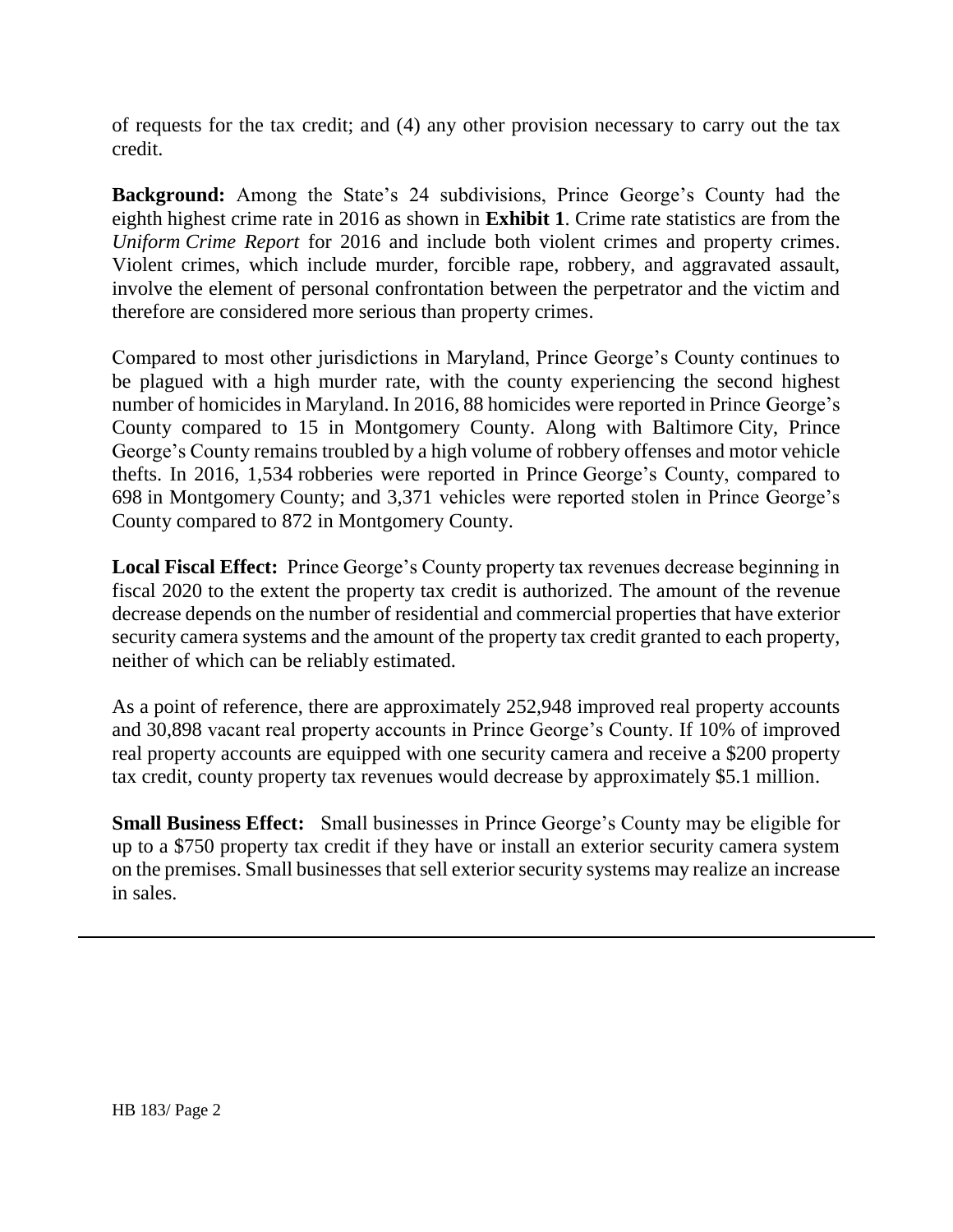## **Additional Information**

**Prior Introductions:** HB 231 of 2018 received a favorable report from the House Ways and Means Committee and passed the House. The bill received a hearing in the Senate Budget and Taxation Committee, but no further action was taken.

**Cross File:** None.

**Information Source(s):** Prince George's County; State Department of Assessments and Taxation; Department of Legislative Services

| <b>Fiscal Note History:</b> | First Reader - February 1, 2019 |
|-----------------------------|---------------------------------|
| sb/hlb                      | Third Reader - March 8, 2019    |

Analysis by: Michael Sanelli Direct Inquiries to:

(410) 946-5510 (301) 970-5510